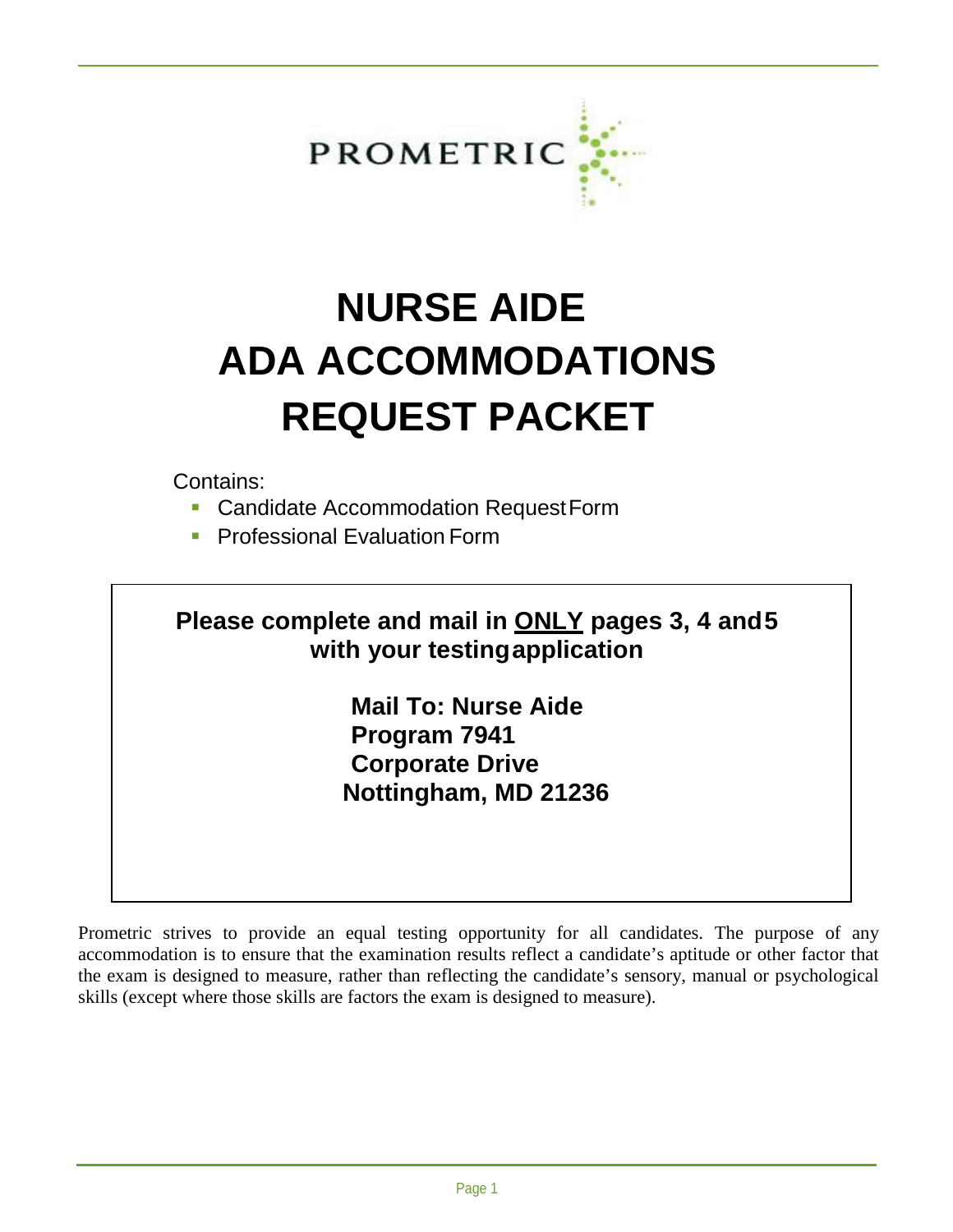We ask all candidates requesting an accommodation to take the time to carefully complete this packet before submitting their request. A completed Accommodation Request Packet includes the Testing Application, Candidate Accommodation Request Form, the Professional Evaluation Form and any additional verification required. A complete packet will allow Prometric to assist the candidate in arranging the best accommodation possible for the situation. **We are unable to process incomplete Accommodation Requests**.

*Completed Accommodation Request Packets will be reviewed within 30 business days and will be kept confidential. Accommodations will be arranged as quickly as possible and at no extra charge to the candidate.*

Our Special Accommodation Registrars are here to help you. Please contact us to answer any questions or concerns about who signs where, or what type of accommodation would work best for you or to simply walk you through the request process.

To help you in your request, Please keep the following in mind as you complete this packet:

- *1.* You **MUST** either have an appropriate professional (an internist, for example, is not appropriate to diagnose a mental disorder or reading disability) complete the Professional Evaluation Form **OR**  provide existing documentation from the person(s) who granted you the same or similar accommodation you are now requesting in another formal testing environment *(the Professional Evaluation Form must still be returned with the appropriate box marked).*
- 2. Any documentation provided in support of the processing of your application, shall not be dated back more than one (1) year from your accommodation request date.
- 3. We can **NOT** make any accommodations of a "personal nature" (lifting or feeding, for example).
- 4. If you choose to provide existing documentation of a similar accommodation, you may be required to provide additional verification.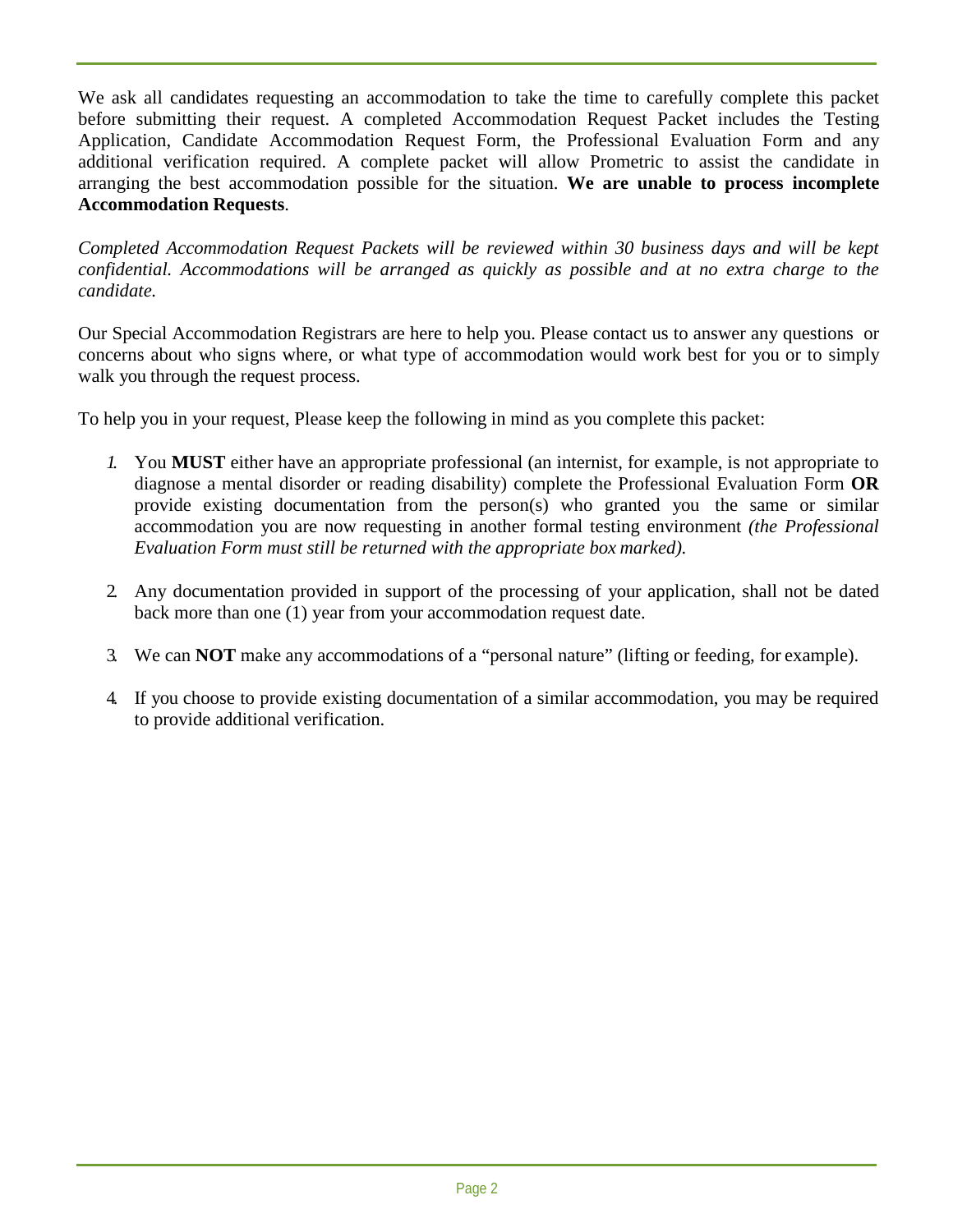## \*CNA-ADA-20140318\* **CANDIDATE ACCOMMODATION REQUESTFORM**

|                                                                                                                | Address:                                                                                                         |
|----------------------------------------------------------------------------------------------------------------|------------------------------------------------------------------------------------------------------------------|
| City, State, Zip: 2008. Experience of the State of Table 2014. The State of Table 2014. The State of Table 201 |                                                                                                                  |
|                                                                                                                |                                                                                                                  |
|                                                                                                                |                                                                                                                  |
|                                                                                                                |                                                                                                                  |
|                                                                                                                | and the control of the control of the control of the control of the control of the control of the control of the |
|                                                                                                                |                                                                                                                  |
| <b>Additional Testing Time (Applies to the Written</b><br>and Oral exam only)                                  | <i>Assistance</i>                                                                                                |
| 50% (time and one-half)                                                                                        | Recorder of answers<br>Sign Language Interpreter                                                                 |
| Interpreter or equipment, we require a minimum of 30 business days prior notice to ensure your                 | In order for Prometric to accommodate your approved request for a Reader/Recorder/Sign Language                  |

accommodation can be met.

Additional Comments: (*For example: "Will need to bring a nurse assistant.")*

#### **PLEASE READ AND SIGN:**

I authorize release of the attached forms to Prometric staff to review and arrange the requested accommodation.

I give my permission for my diagnosing professional to discuss with Prometric staff my records and history in as much as they relate to the requested or suggested accommodation.

I understand and agree that Prometric staff may provide my records to an appropriate professional selected by Prometric for an independent evaluation relating to my request or to the state or local agency for which the exam is administered.

I understand that if I choose to provide existing documentation of the same or a similar accommodation, I may be required to provide additional verification, including completion of the Professional Evaluation Form.

Signature: Date: Date: Date: Date: Date: Date: Date: Date: Date: Date: Date: Date: Date: Date: Date: Date: Date: Date: Date: Date: Date: Date: Date: Date: Date: Date: Date: Date: Date: Date: Date: Date: Date: Date: Date: D

| ate: |  |
|------|--|
|      |  |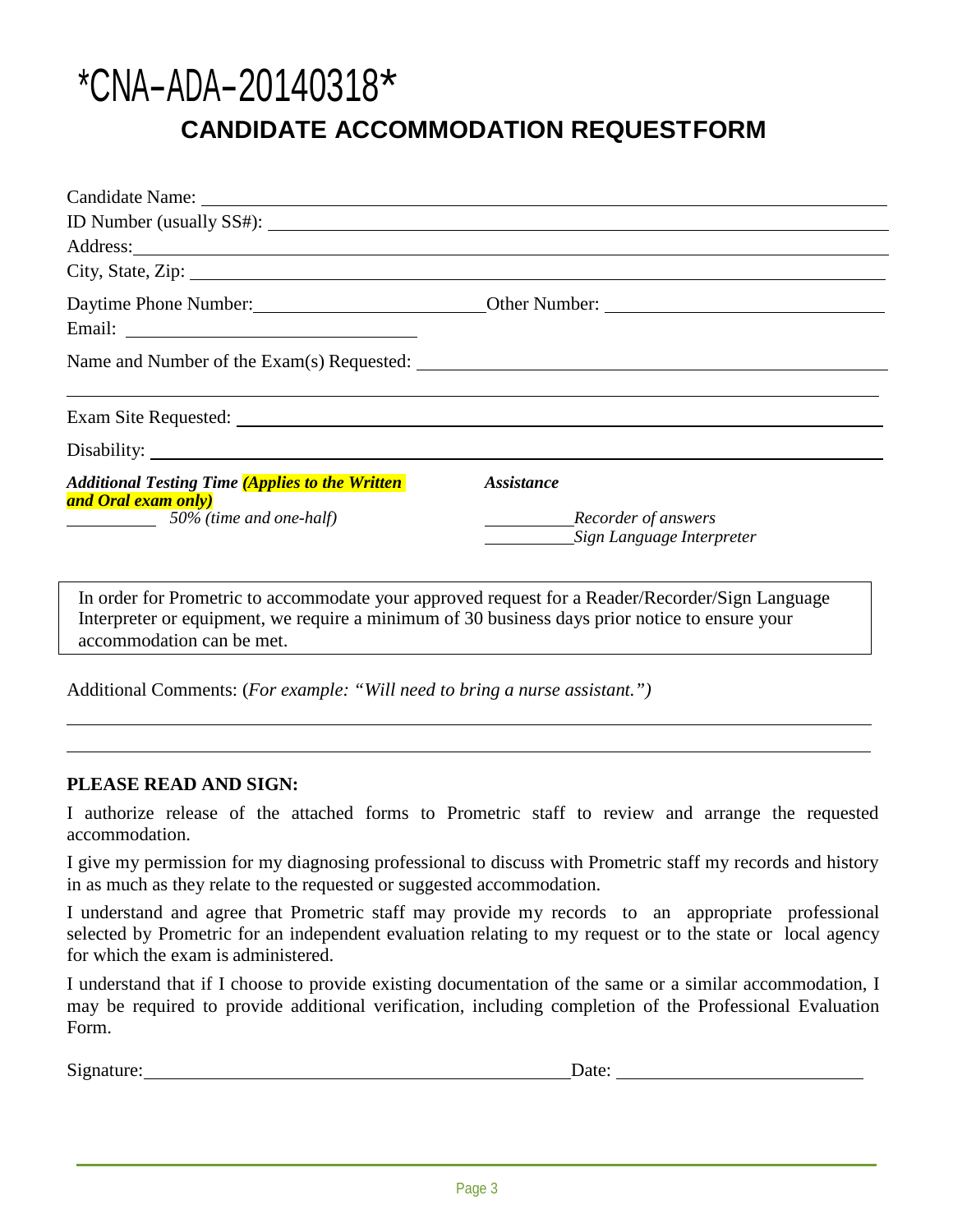## **PROFESSIONAL EVALUATION FORM**

To the Professional:

By submitting this form with your signature and license number listed, you are verifying that you have formally diagnosed the candidate named on this form as having the disability documented below or, in your professional capacity; you have worked with the candidate in dealing with the disability documented on the following page. You further verify that the accommodation you recommend is necessary to fairly demonstrate the candidate's ability in a licensure exam.

The purpose of any special accommodation is to ensure that the examination results reflect a candidate's aptitude or other factor that the exam is designed to measure, rather than reflecting the candidate's sensory, manual or psychological skills (except where those skills are factors the exam is designed to measure). **Our intent is to provide equal opportunity for all candidates. The accommodation must not unfairly advantage or disadvantage the candidate.**

Please call us if you have any questions regarding the exam or response format, physical environment, required documentation or determination of appropriate and reasonable accommodations. For example, while a reader or scribe is a reasonable accommodation, providing a written paper exam for a computerbased test or a computer-based test for a written paper exam is a VERY difficult request to honor and is generally not considered reasonable. Finally, Prometric is unable to accommodate a request for "unlimited time." If extra time is needed, please specify the amount.

|                                                                                                                | Address: <u>and the same of the same of the same of the same of the same of the same of the same of the same of the same of the same of the same of the same of the same of the same of the same of the same of the same of the </u><br>City, State, ZIP: |
|----------------------------------------------------------------------------------------------------------------|-----------------------------------------------------------------------------------------------------------------------------------------------------------------------------------------------------------------------------------------------------------|
|                                                                                                                | Phone Number: Fax Number: Fax Number:                                                                                                                                                                                                                     |
|                                                                                                                |                                                                                                                                                                                                                                                           |
| Signature of Professional: 2008 and 2010 and 2010 and 2010 and 2010 and 2010 and 2010 and 2010 and 2010 and 20 |                                                                                                                                                                                                                                                           |

\* Candidate's diagnosis and your recommendation on back page (Attach additional pages if needed.)

 $\Box$  Provide existing documentation from person(s) who granted same or similar accommodation in another formal testing environment.